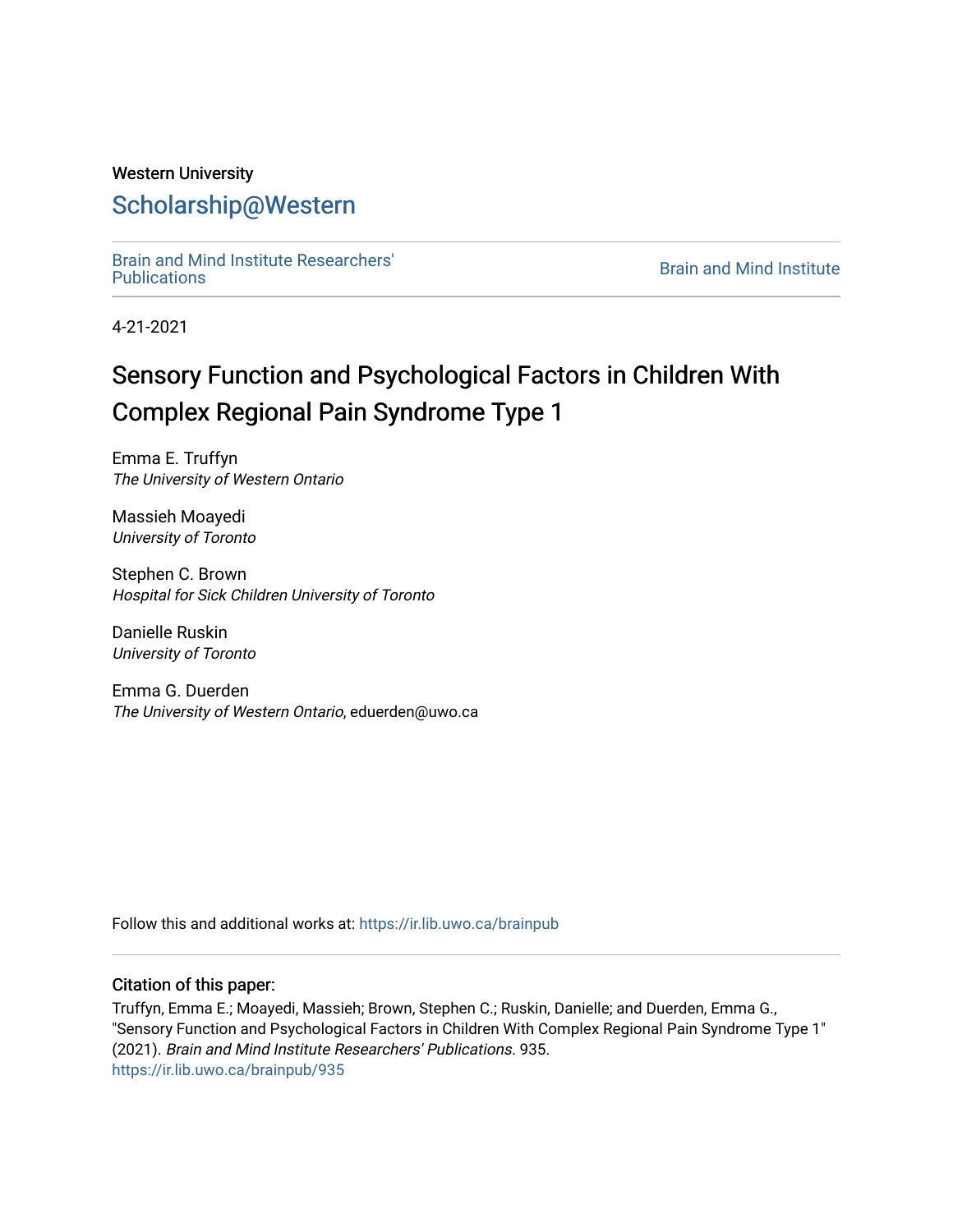## **Sensory Function and Psychological Factors in Children With Complex Regional Pain Syndrome Type 1**

Journal of Child Neurology 2021, Vol. 36(10) 823-830 © The Author(s) 2021 **©** 0 Article reuse guidelines: [sagepub.com/journals-permissions](https://sagepub.com/journals-permissions) [DOI: 10.1177/08830738211007685](https://doi.org/10.1177/08830738211007685)

[journals.sagepub.com/home/jcn](http://journals.sagepub.com/home/jcn)



**Emma E. Truffyn, MA<sup>1</sup> , Massieh Moayedi, PhD<sup>2</sup> , Stephen C. Brown, MD, FRCPC<sup>3</sup> , Danielle Ruskin, PhD, CPsych<sup>2</sup> , and Emma G. Duerden, PhD1,4**

#### **Abstract**

**Objective:** To assess thermal-sensory thresholds and psychosocial factors in children with Complex Regional Pain Syndrome Type 1 (CRPS-I) compared to healthy children. **Methods:** We conducted quantitative sensory testing on 34 children with CRPS-I and 56 pain-free children. Warm, cool, heat, and cold stimuli were applied to the forearm. Children with CRPS-I had the protocol administered to the pain site and the contralateral-pain site. Participants completed the self-report Behavior Assessment System for Children. **Results:** Longer pain durations (>5.1 months) were associated with decreased sensitivity to cold pain on the pain site ( $P = .04$ ). Higher pain-intensity ratings were associated with elevated anxiety scores ( $P = .03$ ). Anxiety and social stress were associated with warmth sensitivity (both *P* < .05) on the contralateral-pain site. **Conclusions:** Pain duration is an important factor in assessing pediatric CRPS-I. Hyposensitivity in the affected limb may emerge due to degeneration of nociceptive nerves. Anxiety may contribute to thermal-sensory perception in childhood CRPS-I.

#### **Keywords**

pain, CRPS, children, adolescents, QST, anxiety, depression

Received February 12, 2021. Accepted for publication March 14, 2021.

Chronic pain poses a significant burden for children and adolescents, causing suffering, disability, anxiety, and emotional distress.<sup>[1](#page-7-0)</sup> Like adults, children experience many different types of chronic pain caused by disease, injury, psychological factors, or by factors currently unknown and yet to be identified. $2-7$ 

Complex regional pain syndrome (CRPS) is a chronic pain condition, which can be induced by surgery, fractures, trauma, ischemia, or nerve lesion. $8,9$  CRPS type 1 (CRPS-I) occurs in the absence of nerve injury, but it may be a result of tissue and/ or bone damage.<sup>[10](#page-7-0)</sup> CRPS-I is usually initiated after an initial noxious event and is accompanied with edema, changes in skin blood flow, as well as thermal and mechanical hyperalgesia/ allodynia in the affected area. $11$ 

The causes and clinical presentation of CRPS-I in children and adolescents differs to those seen in adults, and this discre-pancy can delay diagnosis.<sup>[12,13](#page-7-0)</sup> In adults, the diagnostic criteria for CRPS-I includes the presence of several of the following symptoms: allodynia, hyperesthesia, edema, vasomotor changes, sudomotor changes, joint stiffness, or temperature differences between extremities. In adults, the duration of CRPS is associated with alterations in sensory perception and/or clinical presentation of symptoms.<sup>[14,15](#page-7-0)</sup> Yet, clinical

features differ in pediatric CRPS-I, who are also affected by the disorder, but at much lesser rates.<sup>[16,17](#page-7-0)</sup> Pediatric CRPS-I is more likely to present in the lower  $limb<sup>18</sup>$  $limb<sup>18</sup>$  $limb<sup>18</sup>$  and the presentation of dystonia is more common in children compared to adults.<sup>[17](#page-7-0)</sup>

Additionally, CRPS-I in children is more likely to improve or resolve compared to adults.<sup>[19](#page-7-0)</sup> However, without better characterization of the features of pediatric CRPS-I, developing treatment options or preventative interventions is challenging. Although previous pediatric quantitative sensory testing studies have examined pain sensitivity in child and adolescent CRPS populations,  $20,21$  findings have been largely inconclusive

#### **Corresponding Author:**

<sup>&</sup>lt;sup>1</sup> Applied Psychology, Western University, London, Ontario, Canada

 $2$  Centre for Multimodal Sensorimotor and Pain Research, University of Toronto, Toronto, Ontario, Canada

<sup>&</sup>lt;sup>3</sup> Department of Anaesthesia and Pain Medicine, The Hospital for Sick Children, and University of Toronto, Toronto, Ontario, Canada

<sup>&</sup>lt;sup>4</sup> Children's Health Research Institute, London, Ontario, Canada

Emma G. Duerden, PhD, Applied Psychology, Faculty of Education, 1137 Western Rd, London, Ontario, Canada N6G 1G7. Email: [eduerden@uwo.ca](mailto:eduerden@uwo.ca)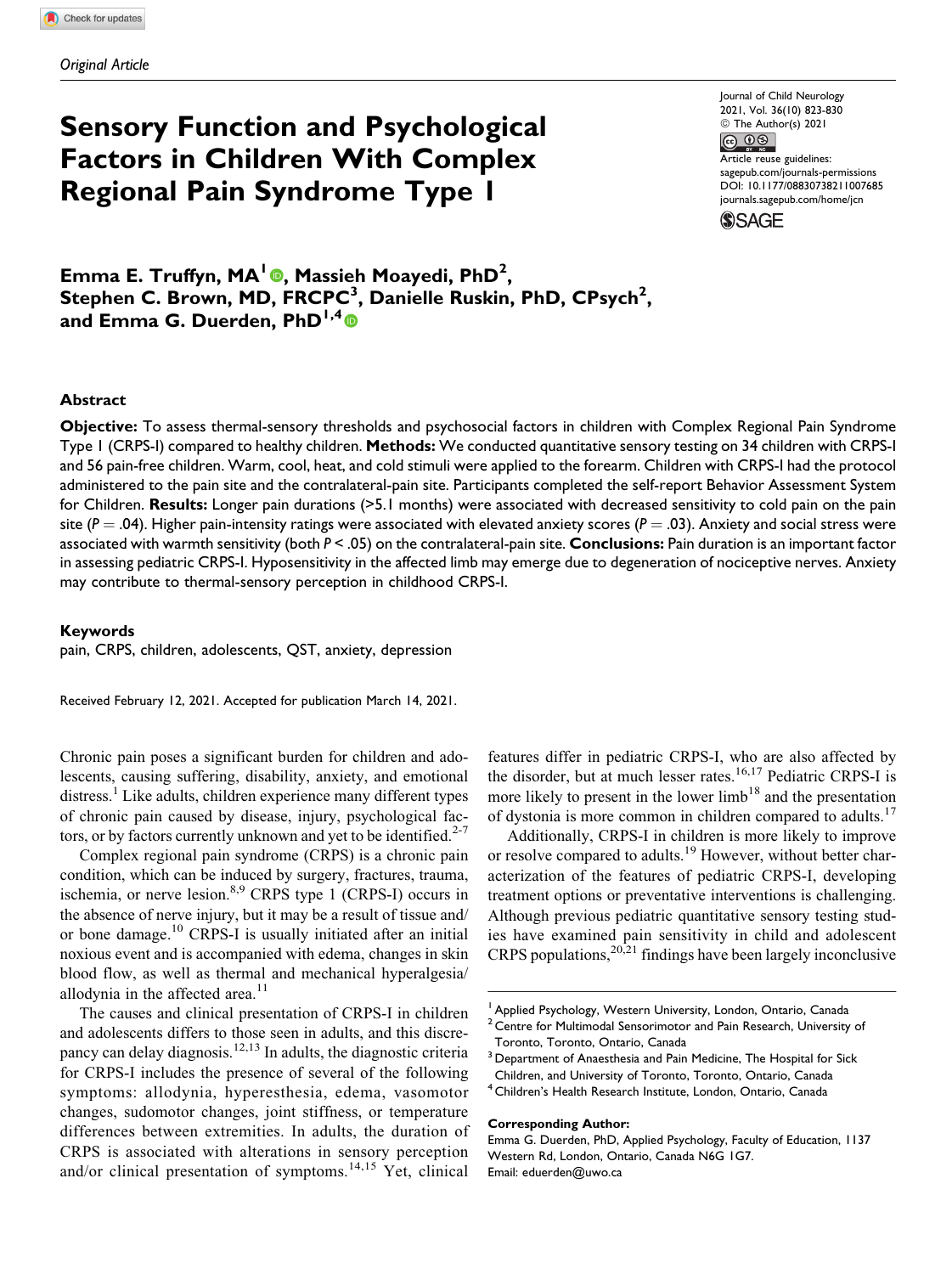and have varied widely based on pain symptomatology, making it challenging to quantitative-sensory testing findings into clinical risk factors.

Although pediatric CRPS-I is characterized by an increased risk of experiencing somatic symptoms, CRPS-I can be associated with subsequent psychosocial problems, particularly anxiety.<sup>[22](#page-7-0)</sup> Children with CRPS are statistically more likely to have experienced stressful life events, have difficulties at school, and can have familial stressors. In turn, psychosocial factors are often considered when treating pediatric CRPS patients and may unduly influence the resulting somatosensory symptoms of the disease.  $5,23,24$ 

The objectives of the current study were to characterize thermal sensory processing through obtaining quantitative sensory testing data on thermal detection and pain thresholds in children and adolescents with CRPS-I compared to pain-free adolescents. We also sought to determine whether alterations in thermal-sensory processing were associated with psychosocial factors in children with and without chronic pain.

## **Patients and Methods**

#### *Participants*

Patients were recruited from the Chronic Pain Clinic at the Hospital for Sick Children, Toronto, Ontario. Inclusion criteria were a diagnosis of CRPS-I affecting the lower limb, aged <17 years, fluent in English, and no other comorbid conditions or learning disabilities.

Pain-free participants were recruited during the same time period by advertisements posted in local hospitals and in a community newspaper. Inclusion criteria included age <17 years, able to read and speak English, no chronic pain (pain lasting greater than 3 months) or illnesses, no known learning disabilities or psychiatric conditions, or a risk for such conditions.

All participants gave written informed consent. The study was approved by the Research Ethics Board at the Hospital for Sick Children. Participants were compensated for their travel expenses and received a gift certificate of a CAD\$30 value.

## **Quantitative Sensory Testing Experimental Procedure**

For patients and typically developing children and adolescents, thermal sensory stimuli were applied to a site 10 cm above the participants' wrists on the volar surfaces of their dominant forearms. Five patients (14.7%) and 7 (12.5%) typically developing participants were left handed. Participants rested their arms on a padded surface during testing. Participants' skin temperatures were measured at both test sites prior to testing. In addition to the testing of detection and pain thresholds on the dominant forearms, patients had the pain site and the contralateral pain site tested.

## **Thermal Stimulation**

Thermal stimulation was accomplished using a Medoc Neuro Sensory Analyzer, Model TSA-II (Medoc Ltd, Ramat Yishai, Israel). Stimuli were delivered using a Peltier thermode

 $(3 \times 3$ -cm). The thermode rested on the skin with constant pressure by use of a support stand. The thermode was held on the skin, and participants were told that they could withdraw their arm at any time during testing[.25](#page-7-0) Prior to testing, participants were given ample time to adapt to the room temperature. A baseline temperature of  $32^{\circ}$ C was used for all thermal testing.

## **Thermal Detection Thresholds**

Thermal detection thresholds were determined by a method of limits [\(Figure 1](#page-3-0)). The temperature of the thermode moved away from the baseline at a rate of  $0.5^{\circ}$ C /s. Participants were trained to press a button when they first felt a warm (warm detection threshold) or cool (cold detection threshold) sensation, which automatically returned the probe to the baseline temperature  $(32^{\circ}C)$ . Four consecutive warm trials followed by 4 consecutive cold trials were completed with an intertrial duration of 6 seconds. Warm and cold detection thresholds were defined as the mean of the 4 trials.

## **Thermal Pain Thresholds**

Thermal pain thresholds were determined by a method of limits [\(Figure 1\)](#page-3-0). The temperature of the thermode moved away from the baseline at a rate of  $1.0^{\circ}$ C /s. Participants were trained to press a button with the contralateral hand when the hot or cold sensation changed to a 'hurt feeling' to determine their heat and cold pain thresholds, respectively. Following the participant's response, the thermode immediately returned to baseline temperature ( $32^{\circ}$ C). To ensure participant safety, upper and lower limits of  $50^{\circ}$ C and  $0^{\circ}$ C were used for heat and cold pain thresholds, respectively. Three consecutive heat and cold trials each were completed with an intertrial duration of 20 seconds. The heat and cold pain thresholds were defined as the mean of the 3 trials. The same testing procedures were administered to the patients and typically developing children, with the exception of the testing of the pain site and contralateral pain site in the patients.

## **Psychosocial Measures**

The Behavioral Assessment System for Children (BASC, version 1) was used for the psychosocial assessment measure. In 5 children with CRPS-I, version 2 of the Behavioral Assessment System for Children was administered. The assessment is a validated self-report questionnaire, frequently used to evaluate the emotional and personality factors associated with chronic pain, including problem behaviors and emotions.[26](#page-7-0) The Behavioral Assessment System for Children has been shown to have good construct validity and good reliability, with internal consistency ratings ranging from 0.85 to 0.97, and test-retest reliability ranging from  $0.78$  to  $0.86$ .<sup>[26,27](#page-7-0)</sup> For this study, T scores for anxiety, depression, social stress, and somatization were collected. T scores have a mean of 50 and a standard deviation of 10, where higher scores indicate higher levels of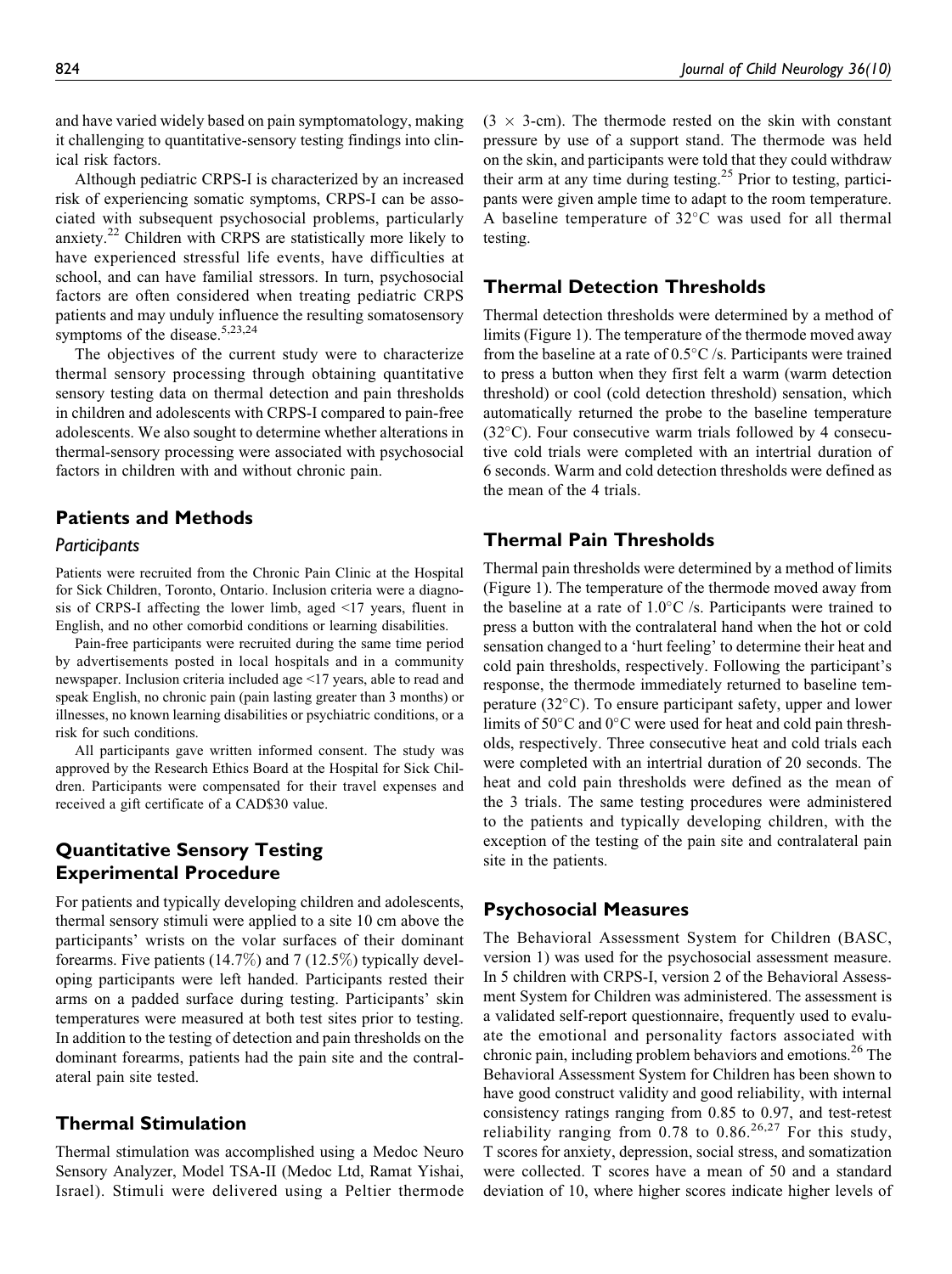<span id="page-3-0"></span>

**Figure 1.** Stimulation protocol for innocuous and noxious stimuli. Thermal thresholds were assessed using a Medoc Neuro Sensory Analyzer TSA-II with a 3  $\times$  3-cm probe. The stimuli were applied to the pain site (thigh, calf, ankle, or foot) to the contralateral nonpainful site and to the volar surface of the dominant forearm. Measures were determined in a structured sequence using the method of limits. The baseline temperature was  $32^{\circ}$ C, and noxious and innocuous temperatures were increased or decreased. Participants were trained to detect the following: warm detection threshold (WDT), cold detection threshold (CDT), heat pain threshold (HPT), and cold pain threshold (CPT).

the characteristic, and lower scores indicate lower levels of the characteristic.

## **Statistical Analysis**

Statistical analyses were computed using SPSS (Statistics for the Social Sciences, v.26, IBM, Armonk, NY). Descriptive measures were determined for all thermal sensory and psychosocial data collected. The thermal threshold data were tested for normality using the Shapiro-Wilk test. Log transformations of the thermal thresholds were applied to non-normally distributed data, in order to standardize the data.

Within the patient group, a repeated measures analysis of variance was used to examine the quantitative sensory testing thresholds obtained from the pain site and the control pain site adjusting for pain intensity and duration. Models were also adjusted for biological sex and age.

Thermal thresholds on the dominant forearm were examined between the patient and control groups using multivariate models, adjusting for age, biological sex, and handedness.

Psychosocial measures were assessed in relation to thermal thresholds using multivariate models. The Behavioral Assessment System for Children subscales of anxiety, depression, and social stress were entered as the dependent variables in separate models. The thermal detection and threshold data were entered as covariates, adjusting for biological sex and age. A P value of <.05 was considered significant for all statistical tests.

## **Results**

### *Participant Characteristics*

A total of 34 children and adolescents (28 [82%] female participants, mean age  $12.03$  years, standard deviation=2.4) with

lower limb CRPS-I were recruited for the study. The distribution of pain sites ranged from the hip to the ankle and foot. The majority of patients had chronic pain in the foot (10, 29%), followed by the ankle  $(7, 21\%)$ , leg  $(5, 15\%)$ , and knee  $(5, 15\%)$ . The other 7 patients had pain in various locations of the lower limbs. The pain sites were unilateral in all patients. More than half of the patients had pain on the left side of the body (19, 56%). The mean pain duration was 8.79 months  $(SD = 11.55)$ . The mean pain site temperature was 30.5°C. The majority of the patients were right-handed (29, 85%). Our resulting sample of pain-free adolescents was composed of 56 participants (28 [50%] female participants, mean age 15.7 years,  $SD = 1.1$ , 49 [88%] right-handed). One typically developing participant did not complete the quantitative sensory testing protocol.

### **Quantitative Sensory Testing**

The means and standard deviations of the raw thermal detection and threshold data are in [Table 1](#page-4-0).

We examined thermal detection and pain thresholds in the pain site compared to the contralateral site in children with CRPS-I, using a repeated measures analysis of variance. The data were adjusted for pain duration and intensity. The effect of pain sites (pain site vs contralateral pain site) was not significant in the warm detection threshold, cold detection threshold, cold pain threshold, or heat pain threshold (all  $P > .05$ ) data; however, pain duration was associated with cold pain thresholds ( $F = 9.5$ ,  $P = .005$ ). A subsequent interaction analysis examined the cold pain thresholds on the pain site and the contralateral pain site in relation to pain duration (separated by groups based on a median split of the years of chronic pain duration, 5.0 months). A significant effect of site and duration [group] was evident ( $F = 7.9$ ,  $P = .01$ ). Children with longer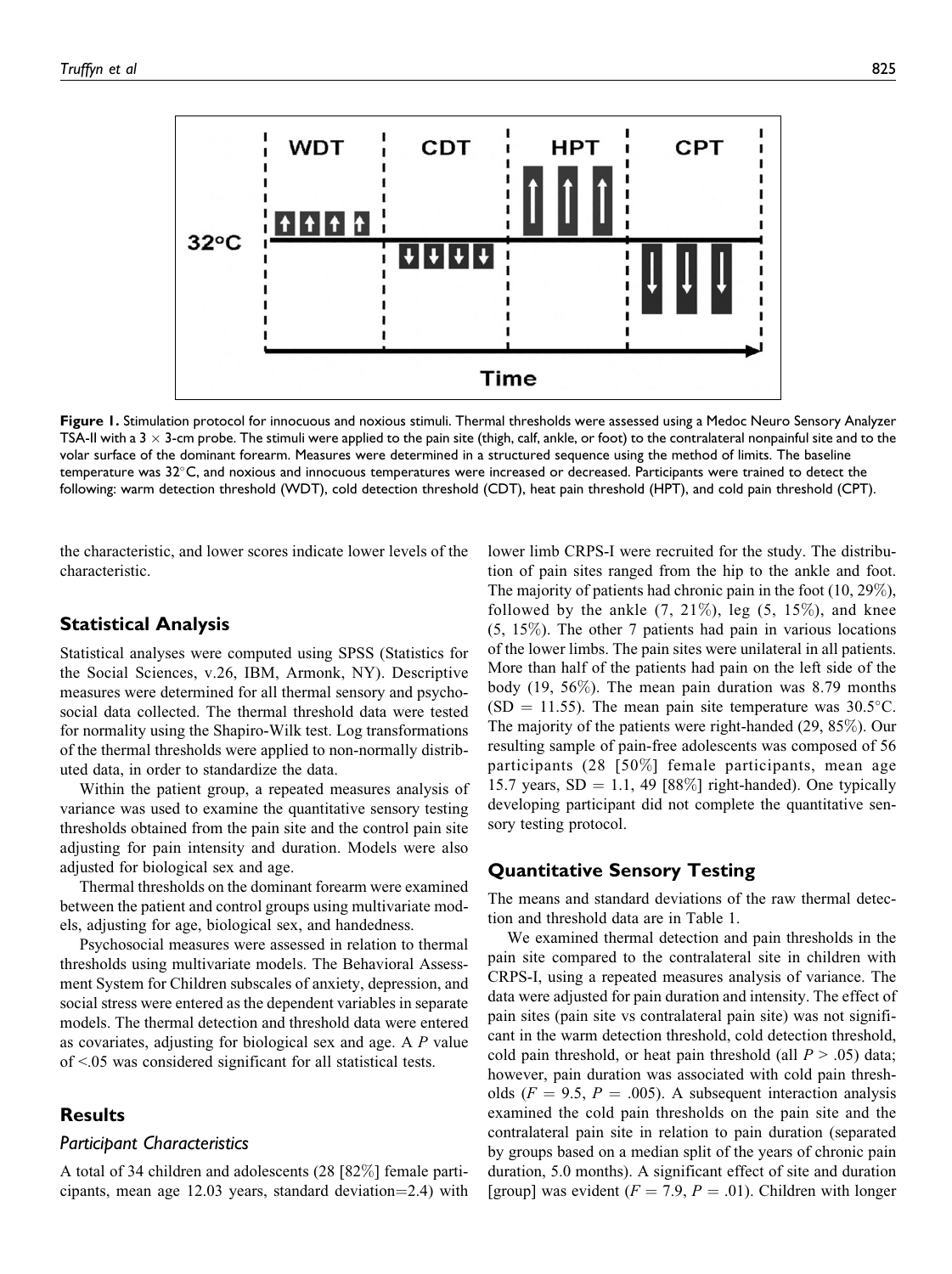| Dominant arm            | <b>WDT</b>   | CDT        | HPT          | <b>CPT</b>  |
|-------------------------|--------------|------------|--------------|-------------|
| Typically developing    | 33.76 (1.02) | 30.9(.82)  | 39.95 (4.05) | 17.98(10.3) |
| <b>CRPS-I</b>           | 34.3(2.2)    | 29.8(4.3)  | 40.2(4.3)    | 18.2(9.4)   |
| Pain Site               | 37.5(3.6)    | 28.5(2.9)  | 41.3(4.1)    | 18.9(10.3)  |
| Contralateral pain site | 36.5(2.8)    | 29.1(2.12) | 41.3(3.7)    | 18.2(10.2)  |

<span id="page-4-0"></span>**Table 1.** Thermal Detection and Threshold Data for Typically Developing Children and Children With CRPS-I.

Abbreviations: CDT, cold detection threshold; CPT, cold pain threshold; CRPS-I, complex regional pain syndrome type 1; HPT, heat pain threshold; WDT, warm detection threshold.



**Figure 2.** Cold pain thresholds (lg10) on the pain site compared to the contralateral pain site in children with lower limb CRPS-I who had short durations of chronic pain (left, <5 months) and those who had longer pain durations (right, >5.1 months). Values represent the estimated marginal means from repeated measures analysis of variance conducted for short and long pain durations separately. Children with longer pain durations had detected cold pain at lower temperatures, and were less sensitive to cold pain, on the pain site compared to the control pain site ( $F = 5.0$ ,  $P = .04$ ), Bonferroni corrected for multiple comparisons. \**P* < .05.

pain durations (>5.1 months) were less sensitive to cold pain on the pain site compared to the contralateral pain site ( $F = 5.0$ ,  $P = .04$ , Figure 2), based on a post hoc analysis and correcting for multiple comparisons. An opposite pattern was seen in the children with shorter pain durations; however, this association was not significant ( $F = 3.5$ ,  $P = .09$ ), based on a post hoc analysis.

Adolescents with CRPS-I had comparable thermal detection and threshold levels to that of pain-free adolescents on the dominant forearm (all,  $P > .06$ ). Age effects were evident in the cold detection threshold ( $F = 7.5$ ,  $P = .007$ ) and warm detection threshold  $(F = 4.3, P = .04)$  data. Biological sex or handedness effects were not evident in the data.

#### **Psychosocial Measures**

The self-report version of the Behavioral Assessment System for Children was completed by all patients. Thirty-nine (70%) typically developing children completed the Behavioral



**Figure 3.** Elevated anxiety scores on the BASC-SR were associated with higher pain intensity ratings in children with CRPS-I ( $F = 5.2$ ,  $P = .03$ ). BASC scores are *T* scores that have a mean of 50 and a standard deviation of 10. Higher scores indicate more severe anxiety symptoms. BASC-SR, Behavioral Assessment System for Children– Self-Report; CRPS-I, complex regional pain syndrome type 1.

Assessment System for Children. The measures were not obtained in the full sample of typically developing children due to limited resources. Anxiety scores for both groups of children were largely in the typical range, and the mean scores for patients (49.3,  $SD = 9.67$ ) and controls (48.7,  $SD = 9.97$ ) were not significantly different ( $P = .8$ ). More than a third of the patients (33%) had anxiety scores that were elevated (i.e., more than 0.5 SD above average; scores  $>$  56), and a quarter (26%) of the typically developing children also had anxiety scores in the elevated range. Similarly, depression and social stress scores were comparable between groups (both  $P > .5$ ). Few depression scores for the patients (4, 13%) and the controls (3, 8%) were in the clinically significant range.

Within the patient group, increased pain intensity was associated with higher anxiety scores ( $F = 5.2$ ,  $P = .03$ ; Figure 3) in a model adjusting for pain duration and age. Additionally, girls with chronic pain had higher anxiety  $(F = 5.6, P = .03;$  [Figure 4A](#page-5-0)) and depression scores  $(F = 5.4,$  $P = .03$ ; [Figure 4B](#page-5-0)) compared with boys. None of the Behavioral Assessment System for Children–Self-Report scores were associated with pain duration (all,  $P > .05$ ). Depression and social stress scores were not associated with pain intensity ratings  $(all, P > .05).$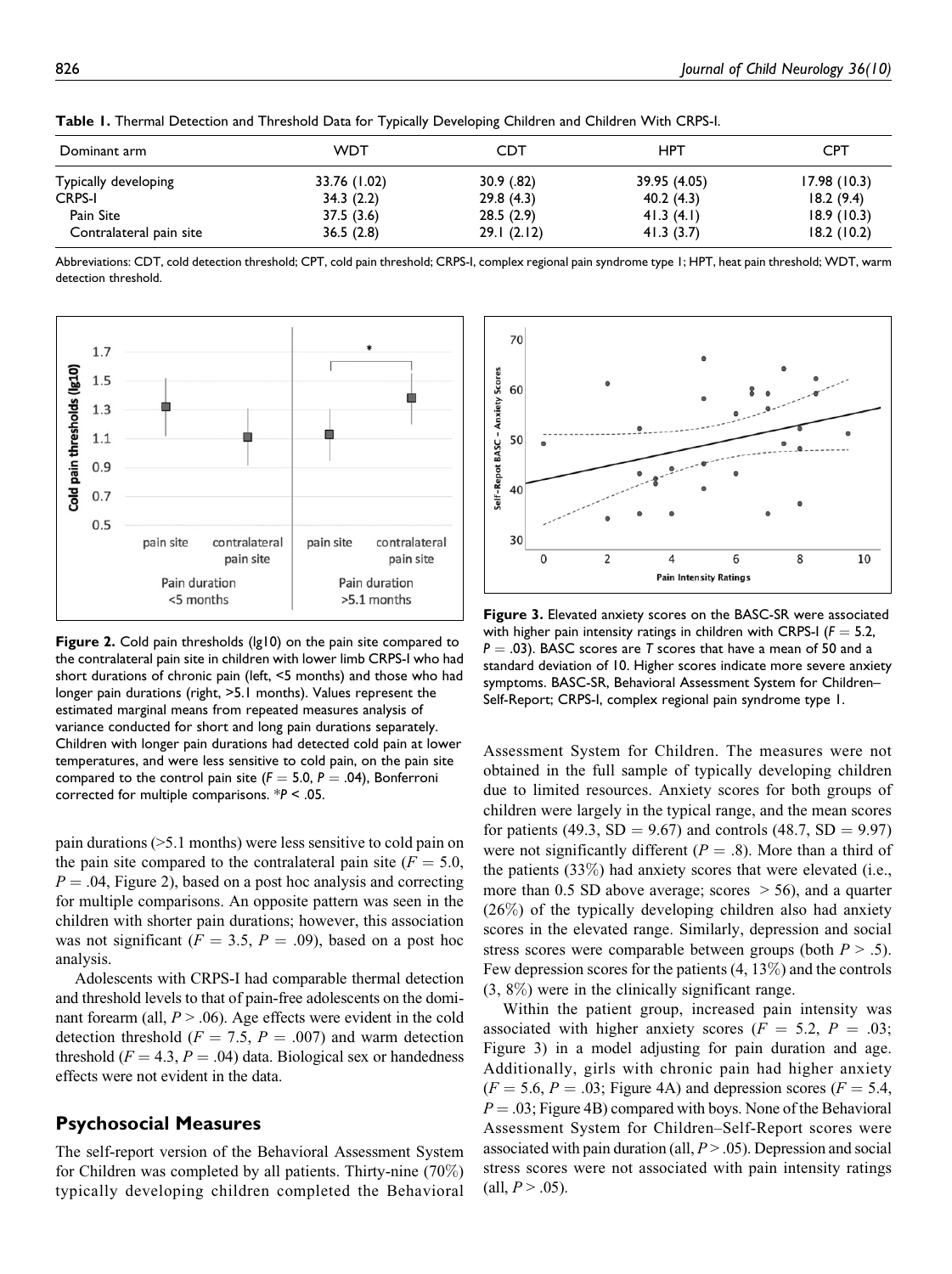<span id="page-5-0"></span>

**Figure 4.** (A) Girls with CRPS-I had higher anxiety scores on the BASC-SR compared to boys ( $F = 5.6$ ,  $P = .03$ ). (B) Girls with CRPS-I had significantly had higher depression scores compared to boys  $(F = 5.4, P = .03)$ . BASC scores are *T* scores that have a mean of 50 and a standard deviation of 10. Higher scores indicate more severe anxiety or depressive symptoms. Values represent the estimated marginal means from univariate models conducted for anxiety and depression scores on the BASC-SR separately. Results are Bonferroni corrected for multiple comparisons. \*P < .05. BASC-SR, Behavioral Assessment System for Children–Self-Report; CRPS-I, complex regional pain syndrome type 1.



**Figure 5.** Anxiety scores and warm detection thresholds (lg10) in patients with lower limb CRPS-I. BASC scores are *T* scores that have a mean of 50 and a standard deviation of 10. Higher scores indicate more severe anxiety symptoms. BASC-SR, Behavioral Assessment System for Children–Self-Report; CRPS-I, complex regional pain syndrome type 1.

The somatization scale is only available for children  $\geq$  12 years of age. Somatization scores were available in patients aged  $\geq$  12 years (n = 14) and were significantly higher for patients in comparison to controls ( $t = 2.96$ ,  $P = .009$ ). As only data from less than half of the sample were available, the somatization scores were excluded from the subsequent analyses.

The Behavioral Assessment System for Children– Self-Report scores were examined in relation to thermal thresholds obtained on the dominant forearm in patients and controls in 3 separate models, 1 for each Behavioral Assessment System for Children subscale (anxiety, depression, social stress), adjusted for biological sex and age. None of the Behavioral Assessment System for Children scores were associated with the thermal detection or pain threshold data on the dominant arm ( $P > 0.1$ ). Group and biological sex effects were not significantly associated with anxiety, depression, or social stress scores (all  $P > .05$ ).

Lastly, the models were repeated to examine within the patient group the association of the Behavioral Assessment System for Children–Self-Report scores with the thermal detection and pain threshold data obtained from the pain site and the contralateral pain site. Anxiety, depression and social stress scores were not associated with threshold data from the pain site (all, P > .05). However, higher anxiety scores on the Behavioral Assessment System for Children–Self-Report were negatively associated with warm detection thresholds ( $F = 6.9, P = .02$ ; Figure 5) on the contralateral pain site, whereby higher scores were associated with increased sensitivity to warm stimuli. Higher anxiety scores were also negatively associated with cold detection thresholds ( $F = 5.0, P = .04$ ), on the contralateral pain site in patients. Additionally, biological sex ( $F = 5.6$ ,  $P = .03$ ) was significant in the model. A subsequent interaction analysis examining biological sex and cold detection thresholds revealed no statistically significant association ( $F = 1.8, P = .2$ ). Social stress was also associated with warm detection thresholds on the contralateral pain site  $(F = 5.0, P = .04)$ .

## **Discussion**

In a group of children with CRPS-I impacting the lower limb, using quantitative sensory testing to assess sensory functioning, longer pain durations were associated with decreased sensitivity to cold pain on the pain site compared to the contralateral pain site. An opposite pattern was observed for patients with shorter pain durations in participants with chronic pain who had increased sensitivity to cold pain on the pain site relative to the control pain site, athough this relationship was not significant. No deficits in thermal processing on the dominant (unaffected) arm were evident in patients with CRPS-I compared with pain-free typically developing adolescents. Examination of psychological factors involved in the maintenance of chronic pain, namely, anxiety, indicated that children with chronic pain with higher levels of anxiety were more sensitive to warm stimuli but less sensitive to cool stimuli on the contralateral pain site. Findings suggest that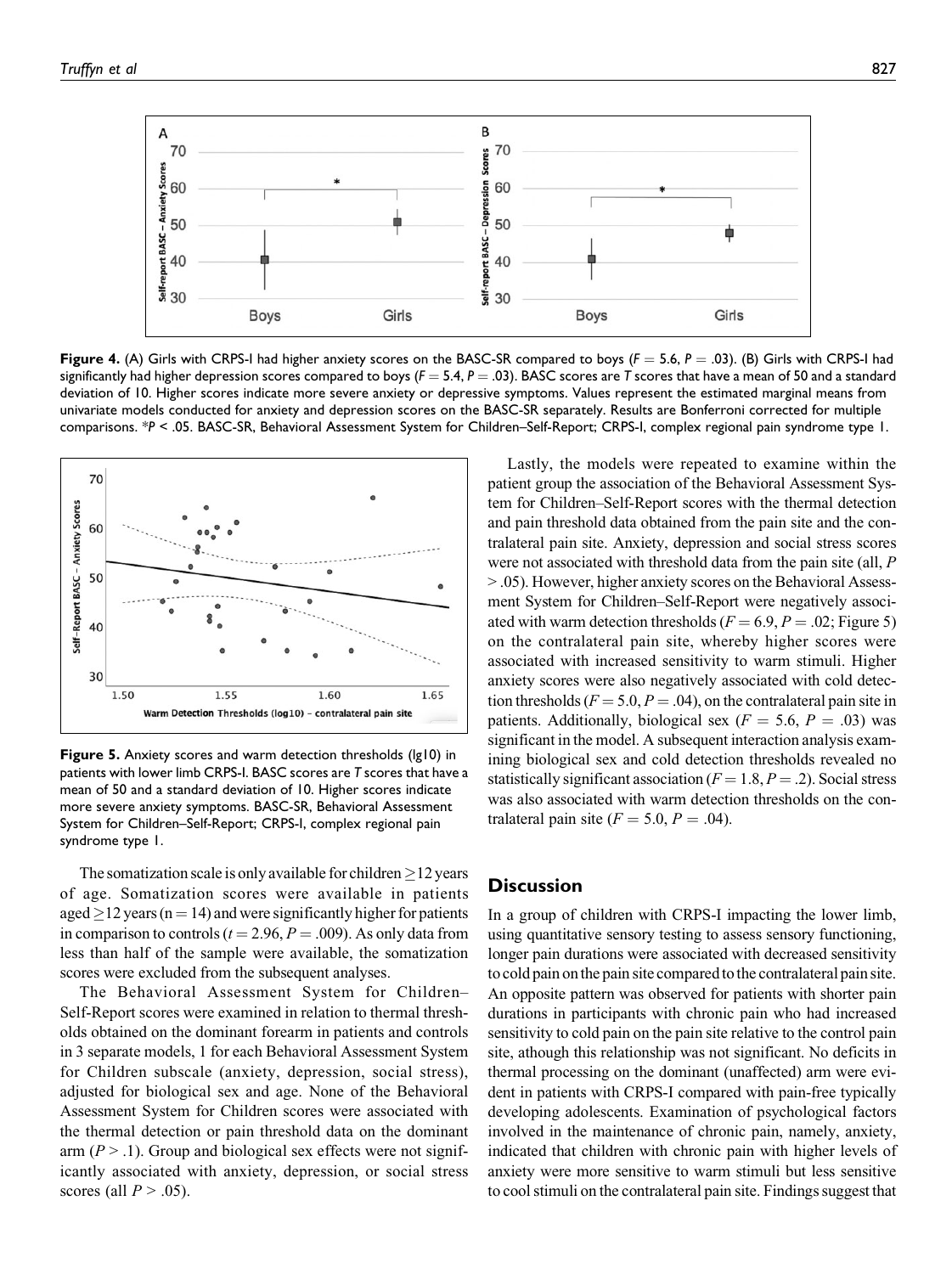anxiety may be an important risk factor when evaluating somatosensory processing in children with CRPS-I.

Chronic pain can have nociceptive and neuropathic components. Clinically relevant nociceptive pain is usually caused by injury-induced activation of peripheral nociceptors (e.g., tissue damage, bone damage, inflammation) with pain lessening as the injury heals[.28](#page-7-0) In contrast, neuropathic pain, although initiated or caused by a primary lesion or disease of the somatosensory system, persists or intensifies despite an absence of evidence of continuing injury[.29](#page-7-0) Neuropathic pain is attributable to multiple mechanisms. Chronic pain is often characterized by spontaneous pain, referred pain, hyperalgesia, and allodynia. Hyperalgesia is pain that is abnormally intense, such as severe pain evoked by mild- to moderate-intensity noxious stimuli.<sup>[30](#page-7-0)</sup> Allodynia is pain evoked by a normally innocuous (nonpainful) stimulus, such as light touch, cooling, or warmth. $30$  Both hyperalgesia and allodynia can be thermal or tactile. Hyperalgesia and allodynia are thought to occur following injury-induced sensitization of nociceptive primary afferents, alongside altered central processing that includes increased responsivity at spinal and supraspinal levels as well as abnormal responses.<sup>30-32</sup>

A previous study with a pediatric sample used quantitative sensory testing to evaluate thermal perception (warm and cold detection thresholds) in 74 children aged  $3-7$  years.<sup>33</sup> Stimuli applied to the volar surface of the forearm yielded a mean cold detection threshold of  $29.4^{\circ}$ C and a mean warm detection threshold of 34.5°C. Small peripheral nerve fiber functions were evaluated at different body sites in a cohort of healthy children and adolescents, 8-17 years of age. Mean cold and warm thresholds on the volar distal forearm were  $30.5^{\circ}$ C and  $33.7^{\circ}$ C, respectively, for the children, 8-9 years old, and  $31.2^{\circ}$ C and  $33.1^{\circ}$ , respectively for the adolescents,  $14-17$  years old.<sup>34</sup> In turn, these previously reported values are comparable to the threshold data obtained in the current study from the nonaffected dominant forearm in children with CRPS-I. Additionally no differences in dominant-arm thermal threshold data was evident between the patients and controls.

A previous study found primarily cold allodynia in children with CRPS types 1 and 2 with varying pain durations (0.5-72) months).<sup>[20](#page-7-0)</sup> In the current study, our results would indicate sensitivity to cold pain stimuli on the pain site in children with longer pain durations and a trend towards increased sensitivity to cold pain on the pain site in patients with shorter pain durations. This finding may reflect peripheral or central sensitization that occurs during the preliminary stages of the disease. Loss of cold pain sensitivity may occur in more chronic cases of CRPS-I in children. Decreased sensitivity may emerge over time as a function of chronicity because of the degeneration of A-delta and C-fibers, previously reported in neuropathic pain and inflammatory pain conditions.<sup>[35](#page-8-0),[36](#page-8-0)</sup> Future studies with larger samples of pediatric patients with CRPS-I should be conducted to address the issue of chronic pain chronicity and sensory sensitivity to cold pain stimuli.

Previous research has indicated that children with anxiety symptoms had heightened perceived pain experiences, particularly related to higher ratings of pain intensity.<sup>37</sup> A previous study reported in a sample of 66 adult patients with CRPS-I that anxiety

was strongly associated with ratings of pain intensity.<sup>38</sup> Changes in the sympathetic nervous system may reflect this association, given the role that the sympathetic nervous system plays in CRPS-I and anxiety. Results are consistent with findings in the current study, which determined a similar association between higher pain intensity ratings and increased anxiety in a pediatric population.

Furthermore, in our study, female participants with CRPS were found to experience a greater number of psychological symptoms, including depression and anxiety, compared with their male counterparts; however the majority of the sample was female. The present study's findings have important clinical implications and warrants the need for an increased understanding between the association of pain intensity and anxiety, and should be an area further investigated in relation to the development of early physical and psychological treatment plans for pediatric patients with CRPS-I.

### **Conclusions**

In a sample of children and adolescents with CRPS-I affecting the lower limb, we examined thermal thresholds to warm, cool, heat pain and cold pain stimuli. We further examined the association of the thermal threshold data in relation to psychosocial variables assessed with the Behavioral Assessment System for Children. Findings indicated that pain duration was associated with decreased sensitivity to cold pain on the affected lower limb in children with CRPS-I. Examination of the psychosocial data indicated that chronic pain intensity was associated with higher anxiety scores. Furthermore, higher anxiety and social stress scores were associated with increased sensitivity to warmth, whereas higher anxiety scores also predicted decreased sensitivity to cool stimuli on the contralateral pain site. Findings highlight the importance of assessing psychological contributors to alterations in sensory processing in pediatric chronic pain patients. Results indicating that longer pain durations are associated with alterations in pain sensitivity highlight the importance of early assessment and treatment of CRPS-I in children.

#### **Acknowledgments**

We thank Dr James O'Leary for his input on the study design. We also thank Ms Erika Kewley, a Research Assistant, at the Divisional Center for Pain Management and Pain Research, at the Hospital for Sick Children in Toronto, Ontario, Canada for aiding with the quantitative sensory testing.

#### **Author Contributions**

SCB and DR conceived the study. Data acquisition and quality control were done by SCB and DR. EET, MM, EGD conducted the statistical analyses. EET and EGD wrote the first draft of the manuscript and prepared the tables and figures. All authors substantially contributed to the interpretation of results, revised the manuscript, and approved the final version of the manuscript. DR and EGD contributed equally to the work described in this article.

#### **Declaration of Conflicting Interests**

The authors declared no potential conflicts of interest with respect to the research, authorship, and/or publication of this article.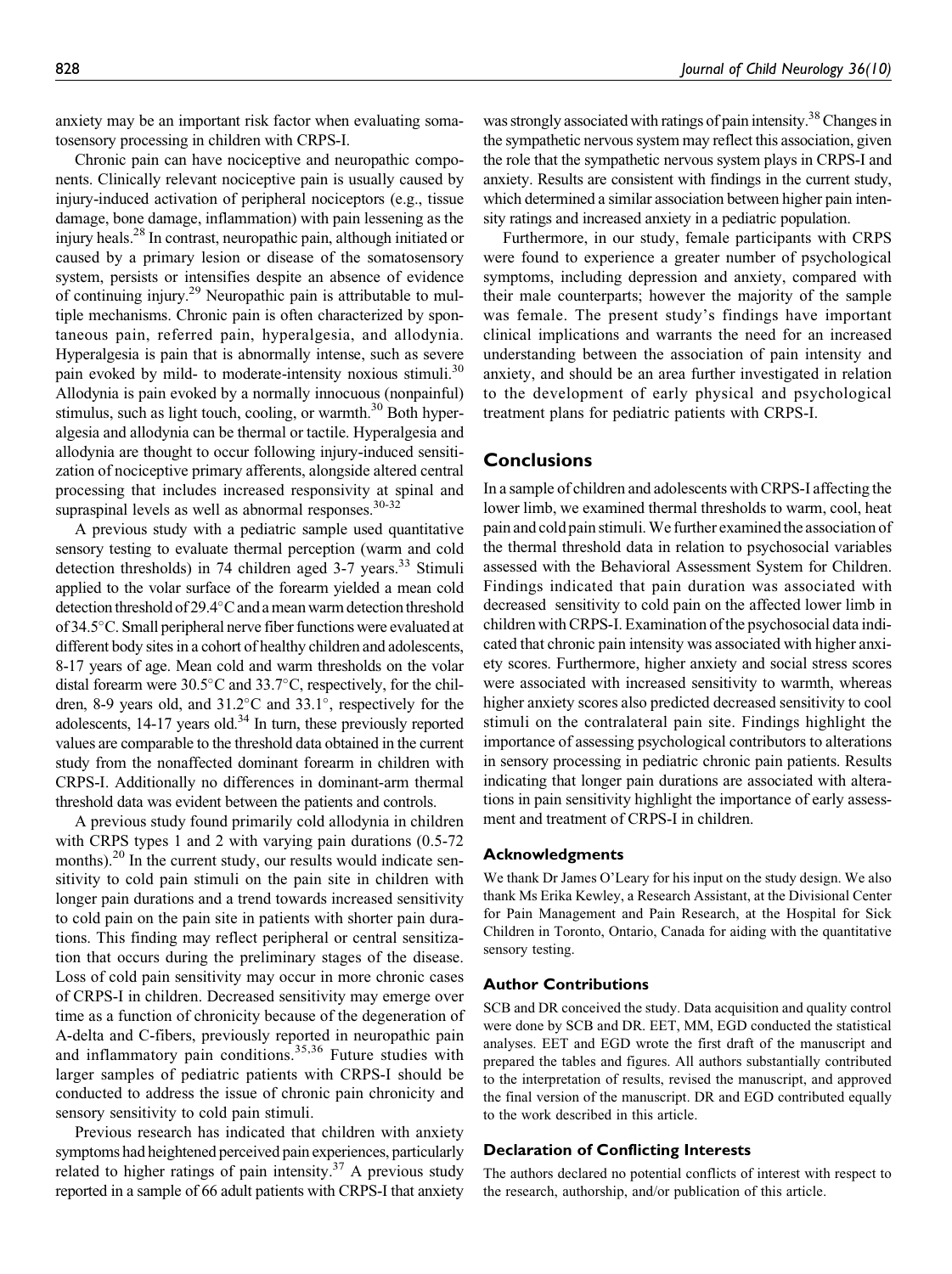#### <span id="page-7-0"></span>**Funding**

The authors received no financial support for the research, authorship, and/or publication of this article.

#### **ORCID iDs**

Emma E. Truffyn **D** <https://orcid.org/0000-0001-5614-9494> Emma G. Duerden <https://orcid.org/0000-0002-9734-7865>

#### **Ethical Approval**

The study was conducted according to the criteria set by the declaration of Helsinki and was approved by the Research Ethics Board at the Hospital for Sick Children. Informed consent was obtained from the parents/guardians and assent was obtained in the children.

#### **References**

- 1. Hechler T, Kanstrup M, Holley AL, et al. Systematic review on intensive interdisciplinary pain treatment of children with chronic pain. Pediatrics. 2015;136(1):115-127.
- 2. Landry BW, Fischer PR, Driscoll SW, et al. Managing chronic pain in children and adolescents: a clinical review. PM R. 2015; 7(11)(suppl):S295-S315.
- 3. McGrath PA, Hiller LM. Modifying the psychological factors that intensify children's pain and prolong disability. In: Schechter NL, Berde CB, Yaster M, eds. Pain in Infants, Children, and Adolescents. Philadelphia, PA: Lippincott Williams & Wilkins; 2003:85-104.
- 4. McGrath PA. Pain in Children: Nature, Assessment and Treatment. New York: Guilford; 1990.
- 5. Wilder RT, Berde CB, Wolohan M, Vieyra MA, Masek BJ, Micheli LJ. Reflex sympathetic dystrophy in children. Clinical characteristics and follow-up of seventy patients. J Bone Joint Surg Am. 1992;74(6):910-919.
- 6. McGrath PJ, Finley GA, eds. Chronic and Recurrent Pain in Children and Adolescents. IASP Press; 1999. Progress in Pain Research and Management.
- 7. Asmundson GJ, Noel M, Petter M, Parkerson HA. Pediatric fear-avoidance model of chronic pain: foundation, application and future directions. Pain Res Manag. 2012;17(6): 397-405.
- 8. Goh EL, Chidambaram S, Ma D. Complex regional pain syndrome: a recent update. Burns Trauma. 2017;5:2.
- 9. Birklein F, Ajit SK, Goebel A, Perez RSGM, Sommer C. Complex regional pain syndrome—phenotypic characteristics and potential biomarkers. Nat Rev Neurol. 2018;14(5): 272-284.
- 10. Urits I, Shen AH, Jones MR, Viswanath O, Kaye AD. Complex regional pain syndrome, current concepts and treatment options. Curr Pain Headache Rep. 2018;22(2):10.
- 11. Shah A, Kirchner JS. Complex regional pain syndrome. Foot Ankle Clin. 2011;16(2):351-366.
- 12. Goldschneider KR. Complex regional pain syndrome in children: asking the right questions. Pain Res Manag. 2012;17(6):386-390.
- 13. Mesaroli G, Ruskin D, Campbell F, et al. Clinical features of pediatric complex regional pain syndrome: a 5-year retrospective chart review. Clin J Pain. 2019;35(12):933-940.
- 14. Bruehl S, Harden RN, Galer BS, Saltz S, Backonja M, Stanton-Hicks M. Complex regional pain syndrome: are there distinct subtypes and sequential stages of the syndrome? Pain. 2002; 95(1-2):119-124.
- 15. Eberle T, Doganci B, Krämer HH, et al. Warm and cold complex regional pain syndromes: differences beyond skin temperature? Neurology. 2009;72(6):505-512.
- 16. de Mos M, de Bruijn AG, Huygen FJ, Dieleman JP, Stricker BH, Sturkenboom MC. The incidence of complex regional pain syndrome: a population-based study. Pain. 2007;129(1-2): 12-20.
- 17. Abu-Arafeh H, Abu-Arafeh I. Complex regional pain syndrome in children: incidence and clinical characteristics. Arch Dis Child. 2016;101(8):719-723.
- 18. Murray CS, Cohen A, Perkins T, Davidson JE, Sills JA. Morbidity in reflex sympathetic dystrophy. Arch Dis Child. 2000;82(3): 231-233.
- 19. Bernstein BH, Singsen BH, Kent JT, et al. Reflex neurovascular dystrophy in childhood. J Pediatr. 1978;93(2):211-215.
- 20. Sethna NF, Meier PM, Zurakowski D, Berde CB. Cutaneous sensory abnormalities in children and adolescents with complex regional pain syndromes. Pain. 2007;131(1-2):153-161.
- 21. Becerra L, Sava S, Simons LE, et al. Intrinsic brain networks normalize with treatment in pediatric complex regional pain syndrome. Neuroimage Clin. 2014;6:347-369.
- 22. Weissmann R, Uziel Y. Pediatric complex regional pain syndrome: a review. Pediatr Rheumatol Online J. 2016;14(1):29.
- 23. Geertzen JH, de Bruijn-Kofman AT, de Bruijn HP, van de Wiel HB, Dijkstra PU. Stressful life events and psychological dysfunction in complex regional pain syndrome type I. Clin J Pain. 1998; 14(2):143-147.
- 24. Aasland A, Flatö B, Vandvik IH. Psychosocial factors in children with idiopathic musculoskeletal pain: a prospective, longitudinal study. Acta Paediatr. 1997;86(7):740-746.
- 25. McGrath PA, Brown SC. Quantitative sensory testing in children: practical considerations for research and clinical practice. Pain. 2006;123(1-2):1-2.
- 26. Matazow GS, Kamphaus R. Behavior Assessment System for Children (BASC): toward accurate diagnosis and effective treatment. In: Andrews JJW, Saklofske DH, Janzen HL, eds. Handbook of Psychoeducational Assessment, chap 9. San Diego, CA: Academic Press; 2001:257-288.
- 27. Wilder L, Sudweeks R. Reliability of ratings across studies of the BASC. Educ Treat Child. 2003;26(4):382-399.
- 28. Loeser JD, Treede RD. The Kyoto protocol of IASP basic pain terminology. Pain. 2008;137(3):473-477.
- 29. Jensen TS, Baron R, Haanpää M, et al. A new definition of neuropathic pain. Pain. 2011;152(10):2204-2205.
- 30. Jensen TS, Finnerup NB. Allodynia and hyperalgesia in neuropathic pain: clinical manifestations and mechanisms. Lancet Neurol. 2014;13(9):924-935.
- 31. Dubner R, Ruda MA. Activity-dependent neuronal plasticity following tissue injury and inflammation. Trends Neurosci. 1992;15(3):96-103.
- 32. Price DD. Psychological Mechanisms of Pain and Analgesia, vol 15. Seattle, WA: IASP Press; 1999.